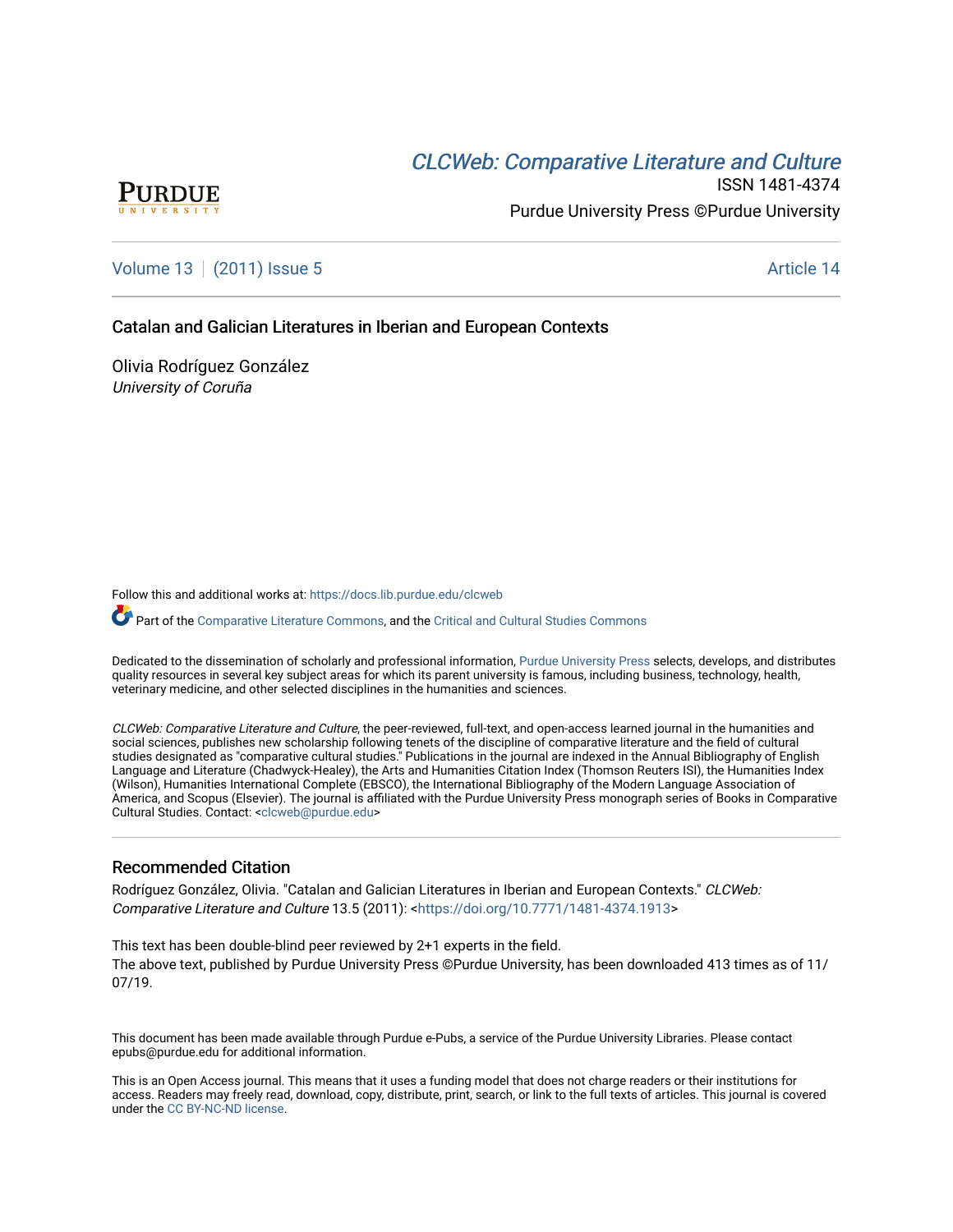# **PURDUE**  $\sqrt{8+T}$  VNIVERSITY PRESS <http://www.thepress.purdue.edu>



ISSN 1481-4374 <http://docs.lib.purdue.edu/clcweb> Purdue University Press **©**Purdue University

*CLCWeb: Comparative Literature and Culture*, the peer-reviewed, full-text, and open-access learned journal in the humanities and social sciences, publishes new scholarship following tenets of the discipline of comparative literature and the field of cultural studies designated as "comparative cultural studies." In addition to the publication of articles, the journal publishes review articles of scholarly books and publishes research material in its *Library Series.* Publications in the journal are indexed in the Annual Bibliography of English Language and Literature (Chadwyck-Healey), the Arts and Humanities Citation Index (Thomson Reuters ISI), the Humanities Index (Wilson), Humanities International Complete (EBSCO), the International Bibliography of the Modern Language Association of America, and Scopus (Elsevier). The journal is affiliated with the Purdue University Press monograph series of Books in Comparative Cultural Studies. Contact: <clcweb@purdue.edu>

### **Volume 13 Issue 5 (December 2011) Article 14 Olivia Rodríguez González,**

**"Catalan and Galician Literatures in Iberian and European Contexts"**

<http://docs.lib.purdue.edu/clcweb/vol13/iss5/14>

Contents of *CLCWeb: Comparative Literature and Culture* **13.5 (2011)** Special issue *New Trends in Iberian Galician Comparative Literature.* **Ed. María Teresa Vilariño Picos and Anxo Abuín González** <http://docs.lib.purdue.edu/clcweb/vol13/iss5/>

**Abstract:** In her article "Catalan and Galician Literatures in Iberian and European Contexts" Olivia Rodríguez González investigates the problematics of canon formation and proposes an approach within which the formation of a multi-system canon is possible. Reflections on the constitution of a European canon that would be the result of a proportional or market-driven combination of national literary canons leads to the conclusion that, with respect to the multicultural Spanish state, what will succeed in getting into the European canon will do so as a consequence of one of two processes. The first depends on what each literary system does to project itself to the outside world. The second refers to any planning that may be implemented by the Spanish (i.e., Iberian) interliterary system as an indirect route for projecting each of the peninsular literatures: Castilian, Basque, Catalan, Galician, and even Portuguese literature.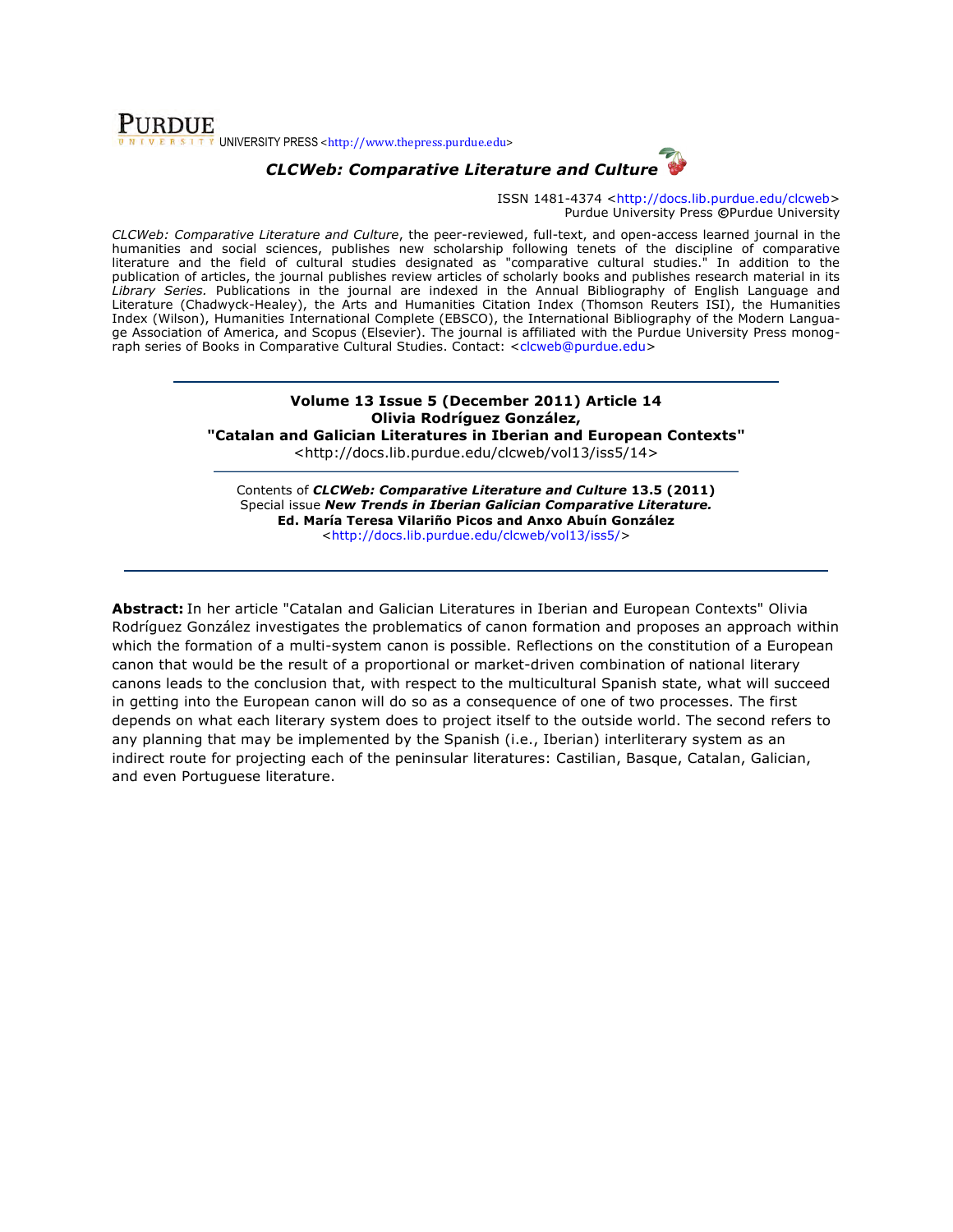# **Olivia RODRÍGUEZ GONZÁLEZ**

#### **Catalan and Galician Literatures in Iberian and European Contexts**

The literary canon represents a struggle for power, and sometimes for survival, by producers of culture who compete within the field of cultural consumption. Within the political shaping of the European Union, the development of which many readers will have witnessed first-hand, the literature that Europe has produced in the past and is producing now occupies a place in the "sociosphere" of its culture, as it was understood by Juri Lotman. Now is a good time to contribute to the conscious formation of a European canon that will reflect the cultural diversity of the continent, the complexity of which is reflected in the hard struggle on the part of all concerned to get through the selection procedure. What is meant here, of course, is a contribution from mediation, consisting of a theoretical and comparativist analysis of the processes of canon formation, with empirical data to prevent any slide into unhelpful idealizations. In Europe cultural canons are arising in the powerful countries that speak English, German, French, and perhaps Spanish. Alongside them there is a host of smaller cultures, no less worthy, deserving a proportional space in this canon. If it is agreed that this should contain literatures that combine aesthetic strength (to use Harold Bloom's expression from his *The Anxiety of Influence*) with politico-economic market strength (Bourdieu qtd. in Guillory 5-6), now is the time to offer interesting products from all parts of the Europe and so on equal terms. Reflections on the constitution of a European canon that would be the result of a proportional or market-driven combination of national literary canons leads to the conclusion that, with respect to the multicultural Spanish state, what will succeed in getting into the European canon will do so as a consequence of one of two processes. The first depends upon what each literary system does to project itself to the outside world. The second refers to any planning that may be implemented by the Spanish (or even the Iberian) interliterary system, as an indirect route for projecting each of the peninsular literatures: Castilian, Basque, Catalan, Galician, and even Portuguese literature. These two possibilities are put forward according to concepts of Dionyz Durišin's framework of the interliterary system and Itamar Even-Zohar's framework of the polysystem (for the frameworks' application in the Iberian context, see, e.g., Cabo; Casas).

Thanks to translations, book fairs, or meetings between publishers, such as the yearly Frankfurt Book Fair or the Guadalajara International Book Fair held in Mexico (not far behind the former in impact); thanks to regular exchange visits to universities, involving funding for lecturers and language assistants or lectors, and also to the holding of congresses and seminars, each Iberian literature is working on its projection to the outside world. This is one of the mediations which reinforces systemic strength, something which cannot be achieved through mere self-sufficiency at a survival level in the cultural sociosphere (see, e.g., Schmidt). As an example, I refer to the *Asociación Internacional de Estudos Galegos* which has already organized eight triennial congresses aimed at encouraging research into Galician culture around the world. However, since the "spreading" of an ethnic minority culture is a question of European cultural policy, it must be handled according to the relevant rules of the game, on the assumption that consensus about a constitution is finally reached. In this case, since direct political representation of European nations not having their own state or sharing a state with other nations will not be possible, it is clear that this level of representation will have to be channelled through the mediation of the cultural policies of the Kingdom of Spain. Tasks of direct projection will then remain for other types of subsidiary labour. These tasks should by no means be given up, just as they were not abandoned in the past, when these literatures were completely unsupported, despite their repercussions within the Castilian literary system. For example, among the minority literatures concerned here, Catalan literature maintained a strategic position, both geographically and economically, in a fluid dialogue with European cultures, especially the French. Likewise, Galician literature undertook a programme towards the start of the twentieth century, just after the First World War, which was intended to create a dialogue with universal culture, without passing through the Spanish gateway of expression in Castilian. These direct efforts should be focussed on maintaining a niche in the Spanish canon.

It should not be forgotten, either, that these literatures in minority languages were the target of persecution under the Franco dictatorship. In an attempt to communicate this situation to outside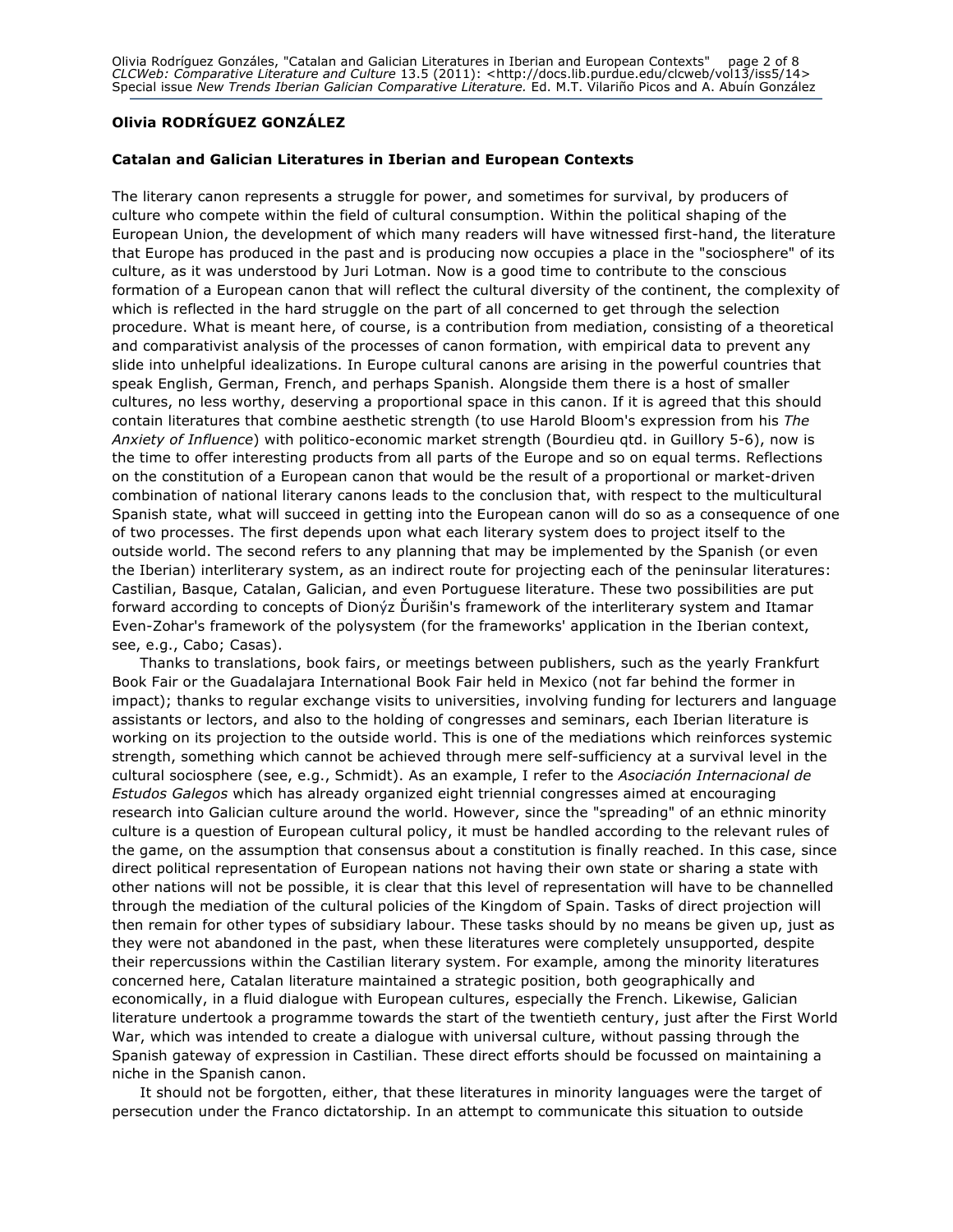Olivia Rodríguez Gonzáles, "Catalan and Galician Literatures in Iberian and European Contexts" page 3 of 8 *CLCWeb: Comparative Literature and Culture* 13.5 (2011): <http://docs.lib.purdue.edu/clcweb/vol13/iss5/14> Special issue *New Trends Iberian Galician Comparative Literature.* Ed. M.T. Vilariño Picos and A. Abuín González

observers, recourse was made to UNESCO at its meeting at Montevideo in Uruguay in 1954 (see Alonso). Here the representatives of participating European countries were able to learn that these cultures were surviving despite attempts to crush them and that Spanish culture was neither unitary nor monolingual, as the Spanish authorities of the day tried to convey to the rest of the world. More than seventy years later, the consequences of this repression are still to be seen. To sum up, if an international presence is sought, an internal presence must first be achieved. This must go beyond the traditional contributions by the various Iberian literatures to the hegemonic system, arriving as cultural "impacts" that are simply absorbed, at best, into the Spanish system. It is now a question of creating a canon that is truly inter-systemic, with original contributions from literature in Castilian and from the minority literatures. The expression "minority" must not be eschewed under the pressure of political correctness, which tars it with the brush of pejorative connotations, in a rather perverse interpretation of the concept of democracy. The emergence of the Western canon similar to local canons developed over time in a process of cultural memory and a result of various systemic factors. Some of these would fall under the heading of what in Even-Zohar's framework is called institution, a set of factors involved in the control of culture (producers, critics, educational institutions, publishers, the press, teachers, and so forth. The fact that there are various co-existing canonical repertoires in a polysystem and that cultural agents can have an influence over their construction and destruction, is obvious.

The nineteenth-century Catalan project for the revitalization of its own system through the medieval-style *Jocs Florals* is worthy of note. The originals were festivals in medieval courts where the splendour of Catalan troubadour poetry became known, in close connection with Provençal poetry. The creation of the avant-garde art industry in Catalonia just after the turn of the century should be kept in mind, as should the politico-cultural project of *Noucentisme* (new century movement) during the 1920s, to which so much is owed by Spanish literary historiography. This is one of the few instances when this historiography has decided to import a term from Catalan approaches in order to divide literature into periods that are strongly identified with the Catalan movement, always looked down upon by centralizing Castilian culture. The same thing occurred with respect to Galician, where this term appeared once more in the *Historia da Literatura Contemporánea* (1963) by Ricardo Carballo Calero applied to the history of Galician literature. In recent years, however, the latest Catalan views on division into periods have completely rejected the labels "Disaster of 1898" or "Generation of 1898," seeing them as associated with an aspect of the policies of the centralizing State and with a group marked ideologically by a Castilian-centric worldview. Parallel to this change, histories of Spanish literature have been gradually abandoning the expression *Novecentismo*, the translation of the Catalan word.

At a more recent period of time it is worth considering the creation of the Valencian language. This was the outcome of a modification of language history, encouraged by the cultural separatism of the *Partido Unión Valenciana*, whose policies were later taken on board by the *Partido Popular* (a conservative party) and the *Partido Socialista Obrero Español* in Valencia. And in Galicia there was a project to create a Galician culture by means of the incorporation of Celtic mythology (on this, see, e.g., MacCarthy; Palacios González) invented by James MacPherson, of the supposed works of the bard Ossian, son of Fingal, in 1765. His greatest mediator was Manuel Murguía, the author of the canonical work, *Los Precursores* (1886), which was influential in orienting a future repertoire. In it he enshrined the poetry of Rosalía de Castro and Eduardo Pondal for posterity. By contrast, he tried to exclude Valentín Lamas Carvajal, although this writer was to become the author of what is still probably today the best selling book in the history of Galician literature, *O catecismo do labrego* (1889). From another vantage point, Murguía, an influential figure in the formation of the Galician literary canon, attempted to demonize the naturalist writer Emilia Pardo Bazán, casting her against those who chose Galician for their literary productions. However, at that time she was the first novelist to bring into her work the hidden depths of the Galician world, both rural and urban, in books such as *La Tribuna* (1882), *Los Pazos de Ulloa* (1886) or *La Madre Naturaleza* (1887). Murguía could not forgive Pardo Bazán her involvement as a critic of Galician literature, nor her work on the recovering of the region's folklore. He defended the use of Galician by writers from the area, although he did so in Castilian, this paradox arising from the sociolinguistic history of Galicia: his writings targeted the educated class in Galicia, a cultured class that was for the most part urban and Castilian-speaking. In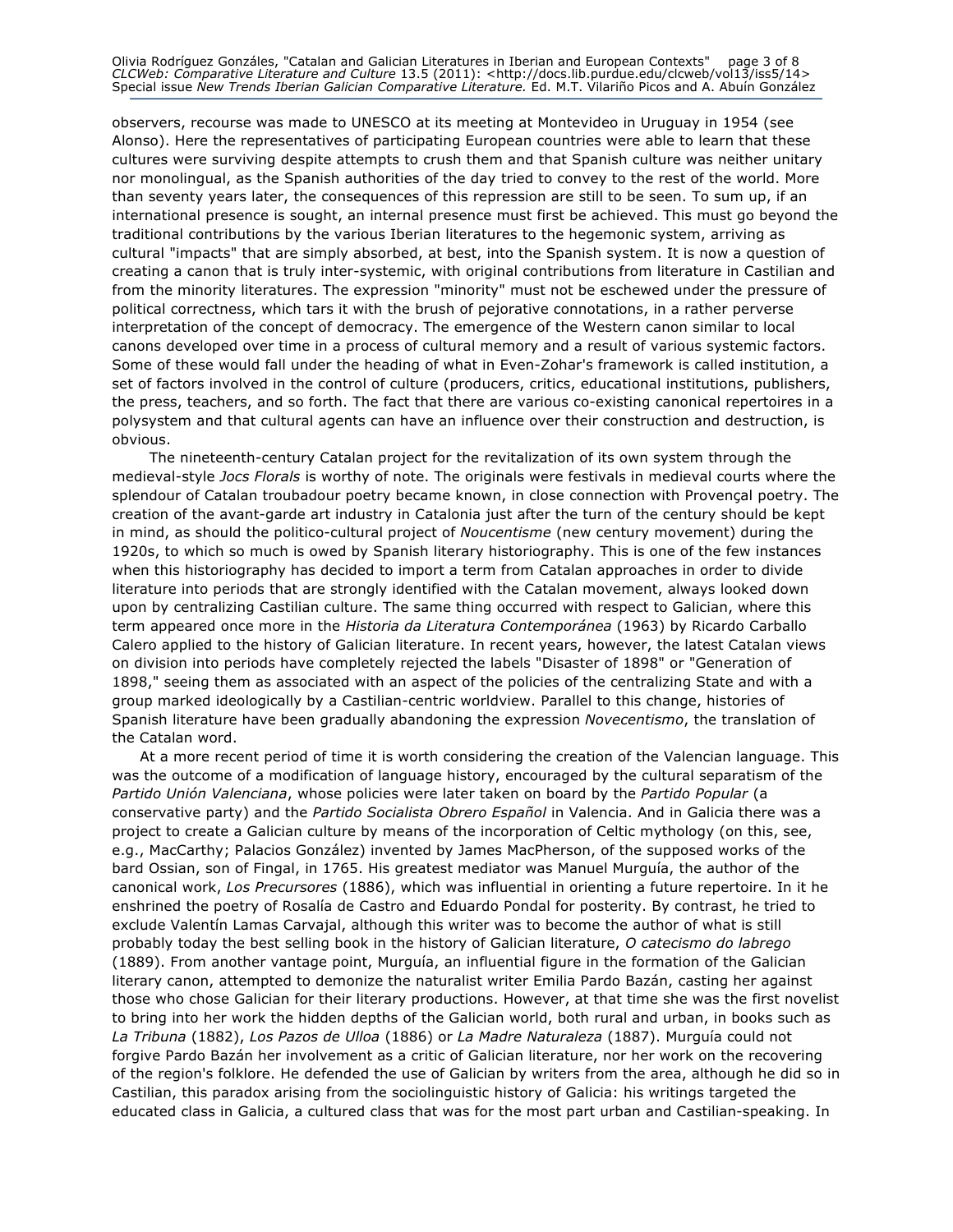contrast, the novelist Pardo Bazán declared herself in favor of the euthanasia of the minority language, to the benefit of strengthening a universal speech towards which, it was believed at the time, all converged in their evolution.

When it comes to more current times, it is possible to see how in Galicia a movement is reacting against the invisibility of literatures from the periphery in the Spanish polysystem canon. One of the most recent strategies is the creation of a Galician Literary Critics Section, incorporated within the already solidly constituted Association of Writers in the Galician Language. From an outsider's viewpoint it may seem strange that an association of writers includes a section for literary critics. Two systemic reasons may give an explanation for this. The first reason is that the Galician literary system is complex, varied, and shot through with a Castilian subsystem which includes a strong presence of Galician born authors (apart from the already mentioned Pardo Bazán, names such as those of Ramón del Valle Inclán, Julio Camba, and Gonzalo Torrente Ballester spring to mind), and which still requires a excessive load of interrelated tasks from its agents. This means that it is felt to be natural for authors and critics to rub shoulders within one single institutional framework, an association recognized throughout the Kingdom of Spain, and the only body that can, for instance, propose Galician literature candidates for Nobel Prizes. Activities which by their nature ought to be separated in a fully normalized system, like the creation and criticism of literature, are considered to be joint activities by producers and mediators. Unity is still strength in a system so recently consolidated. Hence, nobody should be surprised to find people working together to ensure the system can stand up to powerful market forces coming from elsewhere in the Peninsula and finding a strong response among Galicians. This explanation is even clearer in the light of statistics on the use of Galician, which is increasingly on the decline among young people, even though the newer generations have a good reading competence in the language.

The second reason, which is more directly linked to the matter in hand, is the need for institutionalized literary criticism so as to give support at a peninsular level for the region's proposals for a joint literary canon. In this way, it would be possible to avoid situations like those arising during the deliberations of the juries for National Literature Prizes, situations which would be wholly comic, if they were not also a sad reflection of the state of affairs. These prizes are organized by the Spanish Ministry of Culture and can be awarded to books from various literary genres published in Spain in any of the languages with an official status. Although all the juries have representatives from each academy (Spanish, Catalan, Basque and Galician) and these try as hard as possible to get their views heard, it is the case that most of the members of juries seem incapable of reading any other language than Castilian. Whether they are unable or unwilling, the fact is that works not written in Castilian do not succeed in getting through this unjust first filter. The author can vouch for this empirically on the basis of participation in the Drama Prizes in 2005, which permitted questioning of members about what usually occurred. Moreover, these claims are supported by the statement made by the Galician writing in Castilian, Javier Alfaya, during a debate in which the author himself had raised the question:

I have been on juries for National Literature Prizes on a number of occasions, covering poetry, translation and narrative. In fact, practically nobody reads languages other than Castilian on these juries, so some pretty pathetic situations crop up… From time to time somebody will have a twinge of conscience and say "Why don't we give the prize to so-and-so?" This would be somebody writing in Catalan or in Galician that nobody had read, but since it was a nationwide prize, we ought to make an effort ... Once I found myself asking "But have you read this stuff?" "No, but you know, last year they gave it to a Basque, last year (sic) they gave it to somebody from Leon, so why don't we give it to a Galician?" This is no way to run the show. I'm afraid that what happens in this country is that there is a whole generation (myself included) that was brought up in total ignorance of the other literatures. (unless indicated otherwise, all translations are mine)

He estado varias veces en los jurados de los Premios Nacionales de Literatura, en poesía, en traducción y en narrativa. Efectivamente, prácticamente nadie lee otras lenguas que no sea el castellano en esos jurados; y entonces se da una situación casi patética… De vez en cuando a alguien le entraba mala conciencia y decía "¿Por qué no le damos el premio a éste? Era un escritor en catalán o un escritor gallego que nadie había leído, pero, al ser un premio estatal, tendríamos que hacer un esfuerzo… Una vez me he encontrado diciendo "¿Pero habéis leído esto?" "No, pero ya sabes, es que el año pasado se lo dieron a un vasco, el año pasado (sic) se lo dieron a un leonés, ¿por qué no se lo damos a un gallego?" Esto no es manera de funcionar. Yo me temo que lo que ocurre en este país es que una generación entera (de la que formo parte) fue educada en un desconocimiento absoluto de las otras literaturas. (Fundación Alternativas 45)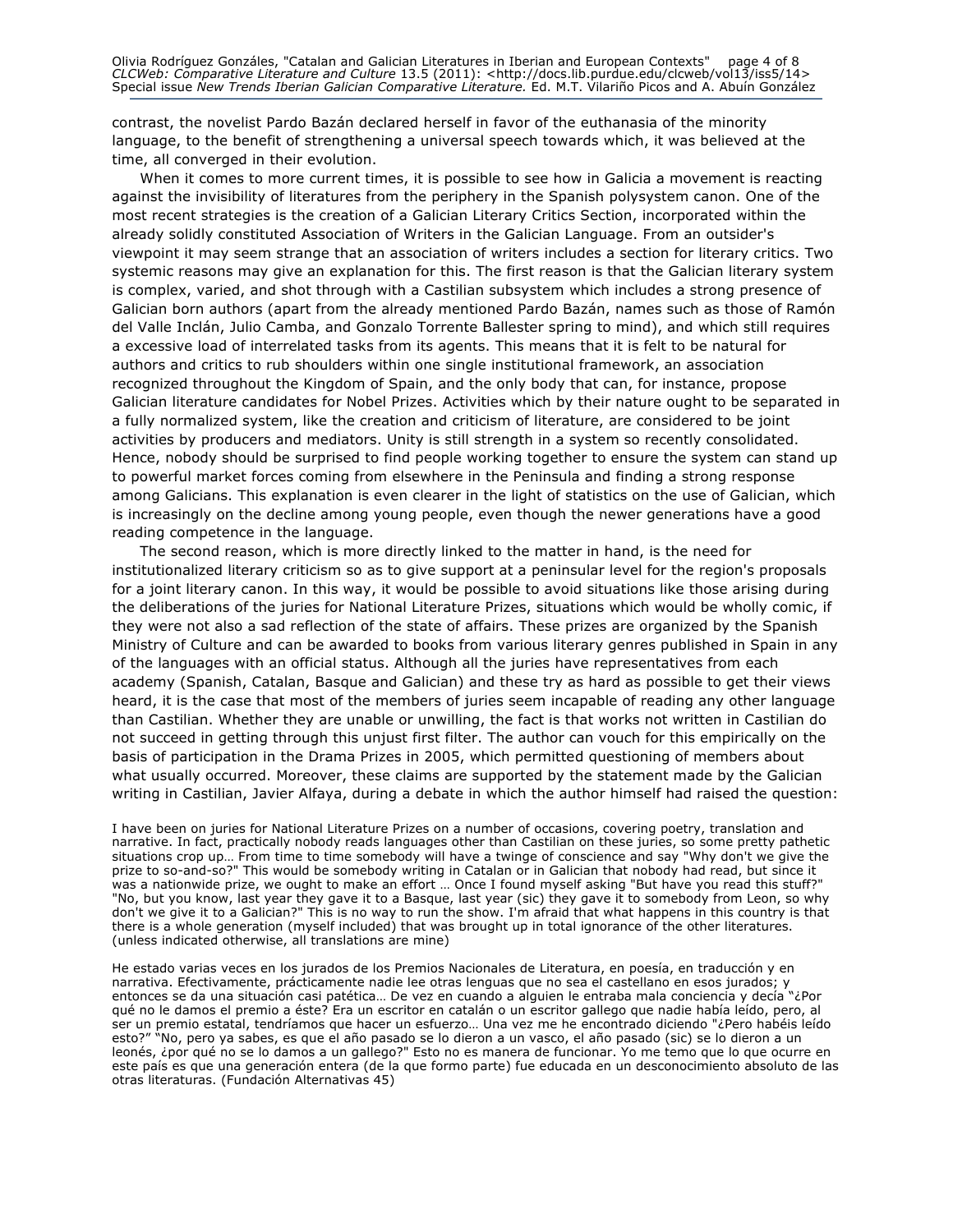Olivia Rodríguez Gonzáles, "Catalan and Galician Literatures in Iberian and European Contexts" page 5 of 8 *CLCWeb: Comparative Literature and Culture* 13.5 (2011): <http://docs.lib.purdue.edu/clcweb/vol13/iss5/14> Special issue *New Trends Iberian Galician Comparative Literature.* Ed. M.T. Vilariño Picos and A. Abuín González

However, what is of more interest than the Galician, Catalan, or Castilian canons in themselves is the process of becoming part of them. For this purpose, one must resort to now classic system theories, such as the above mentioned frameworks and/or to the concept of semiotics of culture (Lotman), in order to grasp that canonization is the responsibility of all those involved in processes of cultural communication. It is not, as Harold Bloom seemed to claim in his *The Western Canon*, an individual move by people diachronically rereading the Western tradition from their own personal and exclusive timeframe. Bloom's theory should probably be dismissed as a consequence of the context of the scholarly caught up in the 1990s, bidding for positions of power related to the funding for US-American universities. José María Pozuelo Yvancos has explained this context in his analysis of the contribution Lotman made to the theory of the canon. Thus, the crux of the matter is how "transfers" (Even-Zohar) occur. These are movements of elements from the periphery to the centre of the system and vice-versa. This calls for research into what circumstances they occur in and what factors favour them at each point in the unstoppable development making up a literature's movement through tensions between various elements, until they occupy a place in the canon. It should be kept in mind that this movement implies a new but plausible rereading of the past, which the theoreticians of literary history use as a rallying point in their defence of a continuous revision of literary historiography.

In the process of canonization, the conditions of the sociocultural sphere must be kept in mind, especially the role of agents as its driving force, institutionalizing a literary system that hopes to survive over time and weather invasions from outside. When Lotman was studying the frontiers that separate culture from non-culture — the internal semiotic space from the external where there is no meaning — he was pointing towards the question of exchanges and the relationships between what is one's own, recognized and meaningful, and what is alien, unrecognized and meaningless. As he saw it, art needs non-art for its development. In his view in artistic development not only artistic texts play a part; culture needs a dynamic correlation with the sphere of non-culture, with the non-signifying, nontextual, non-semiotic existence of humans that are external to it. This same idea is found, not just in the earlier theorists of culture who served as a source for Lotman, but also in the work of Spanish intellectuals of the first half of the twentieth century such as Eugenio d'Ors and Vincente Martínez Risco Agüero. Nowadays, they are somewhat forgotten in the Hispanic cultural canon, a situation perhaps not unrelated to the fact that one was Catalan and the other Galician.

In his 1968 *Orden y caos*, also a posthumous book, Risco Agüero utilizes the geographical concepts of Eugenio d'Ors, "ecumenical" in opposition to "exoteric," which are keys to his methodology for investigating cultures (549-59). He does make one small but important adjustment to the model proposed by d'Ors, a defender of the unity of culture. Risco Agüero has an approach involving a set of different sociospheres beyond which there is no overarching system. The ecumenical is the place of higher culture. The exoteric is the geographical framework that a given culture does not reach. It is the place of chaos, a constant threat which leads there to be unending tension in the ecumenical. To this is added the fact that for each culture there is a relative exoteric, represented by those cultures which are perceived as different. This sensation of being exoteric, arising from that which is incomprehensible, is stronger between cultures that border on each other. Even so, the call of the exoteric is continuous and attractive, because it is with outside elements that the ecumenical renews itself, as well as using them as a rubbish pile onto which it can throw what it does not wish to take to its own. Recalling the old theory of "acculturation," Risco Agüero explains that the ecumenical may suffer an impact from outside that it is not able to assimilate. If it can handle the impact, it may be very capable of absorbing it and making it its own. This Galician intellectual had taken a leaf out of his own book, sharing the cultural programme developed through the journal *Nós*, which consisted of getting ahead of the cultural impact, resisting and simultaneously incorporating alien elements. The theorist V.M. Aguiar e Silva, when referring to the emerging literatures in the Luso-Brazilian polysystem, gives a good description of this capacity of the literary system to retrieve prior states after an impact — this capacity to resist — which tends towards a bilateral relationship of symbiosis or of conflict. In a lecture delivered in November 2004 at the University of A Coruña he put forward certain ideas that were soon to be published. The capacity for recovery after an impact was labelled with a term taken from physics, *resiliença*. With respect to "emerging literature," this was understood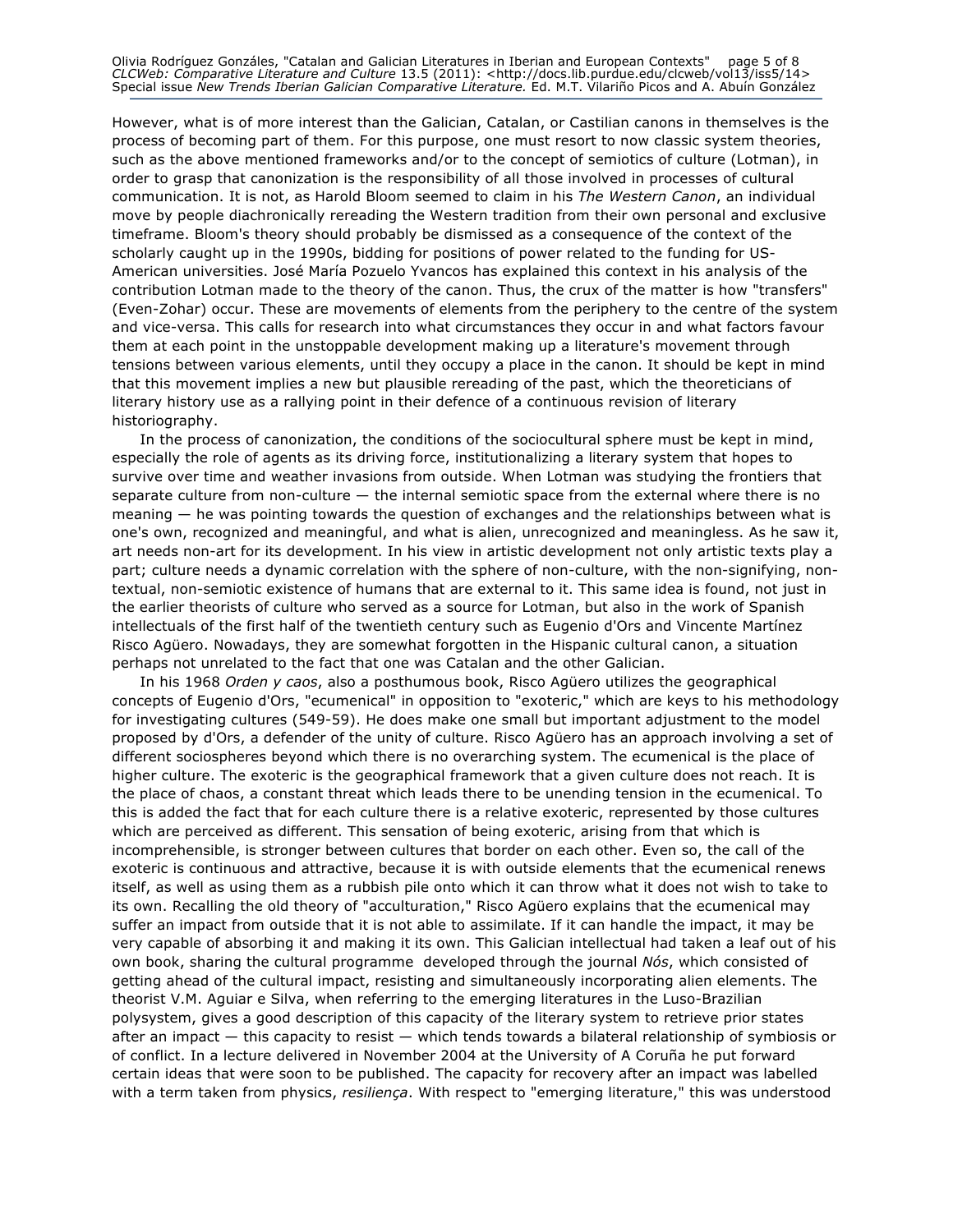Olivia Rodríguez Gonzáles, "Catalan and Galician Literatures in Iberian and European Contexts" page 6 of 8 *CLCWeb: Comparative Literature and Culture* 13.5 (2011): <http://docs.lib.purdue.edu/clcweb/vol13/iss5/14> Special issue *New Trends Iberian Galician Comparative Literature.* Ed. M.T. Vilariño Picos and A. Abuín González

as literature just beginning to manifest itself. To put it another way, it was literature which incorporated some novel feature according to pre-existing memories.

With these ideas of d'Ors, Risco Agüero, and Aguiar e Silva it is possible to explain why an analysis of the Spanish literary polysystem reveals cases of resistance, absorption, or expulsion of alien or outside elements. The central level of this polysystem is occupied in Castilian, whose hegemony extends the boundaries of the periphery. It is here that it attempts to stifle the expression of alien elements, considering them dangerous and liable to break down frontiers. However, these elements are necessary, just as the periphery needs the center, to renew itself as well. If the barrier separating this hegemonic system from the neighbouring exoteric systems were less formidable, it would be possible to achieve a balanced inter-systemic dialogue rather than the state of mutual unawareness that currently prevails. Hence, strategies require immediate change. Moreover, the peripheral literatures must recognize the political strength of a literary system that uses a language spoken by more than 400 million people, whose cultural agents are coming to feel that this is the right moment for expanding and projecting their own canon into a globalized western world dominated by English. Hispanic literatures of lesser size will have to take advantage of this platform in a shared political project without hesitation. This was the idea expressed by the director of the Instituto Cervantes between 2004 and 2007, César Antonio Molina, who sees the present day as a unique historical opportunity both for Castilian and for the other languages of Spain: "While Spanish, our lingua franca, advances, the other languages and cultures of Spain will advance as well. Because Spanish will be their vehicle, whether they like it or not, and if we advance, the demand for knowledge of Catalan, Galician, and Basque will increase … Just as we shall be collaborating with the *Instituto Camões*, giving them space for teaching Portuguese, as Europeans, as Iberians, how could we fail to be interested in collaborating with our neighbours? … The Cervantes Institute will also help Native American languages as far as it can. Over the course of its history the world has lost too many cultural treasures to be able afford the luxury of losing further items from its linguistic heritage" ("Mientras el español, nuestra lengua franca, avance, las otras lenguas y culturas del Estado avanzarán también. Porque el español va a ser su vehículo, lo quieran o no. Y si nosotros avanzamos, aumentará la demanda del conocimiento del catalán, gallego y vasco ... Igual que colaboraremos con el Instituto Camoens, cediéndoles nuestros espacios para que enseñen portugués: como europeos, como ibéricos, ¿cómo no nos va a interesar la colaboración con nuestros vecinos? ... El Cervantes ayudará también, en la medida de sus posibilidades a las lenguas indígenas americanas. El mundo a lo largo de su historia ha perdido demasiados tesoros culturales como para permitirse el lujo de perder algo más de su patrimonio lingüístico" [Molina qtd. in Tudela 66]). It is well known that this sort of idea is not shared by some social actors within the Iberian literary systems. Similarly, there would be voices to speak out against the entry into the Spanish system (not only in the canon, but at all levels in its repertoire) of "foreign" elements, for fear of a loss of hegemony or of core values. To this it may be replied that this is not so much a project or an idea, as it is a statement of what is a cultural necessity.

One need do no more than recall the diachronic semiotic processes currently in progress and that will remain present in the future. Literature, as Lotman pointed out, avoids sclerosis by renewing the aesthetic and ideological presuppositions that create elements in its "repertoire". As a cultural system, literature is a mechanism that always organizes itself, both in its origins and early struggles to exist, and when it has already become definitively consolidated. A glimpse at Spanish literature and the successive moments in time that shaped it may aid in understanding this. Its current form can be traced from its first systematization by Alphonso X in the twelfth century through the imperial literature of the Renaissance in the sixteenth and to Spain's crisis in 1898 — with the pressure from peripheral literatures that were then emerging, solved through the consolidation of Spanish philology on the basis of the work of Ramón Menéndez Pidal and his followers — and down to the cultural reconstruction undertaken by national Catholicism in the period after the Civil War won by Franco, who strove to suppress all traces of the exoteric.

Literary systems organize themselves in order to ensure their survival and one of the mechanisms for self-organization that literatures possess is the ordering of texts by means of value judgements into three strata. These are the high, the low, and the neutral sphere, to use the sort of topological description of systemic studies adopted from Iurii Tynianov onwards. In response to the question as to how this organization occurs, Lotman argued that it was through metatexts generated at the highest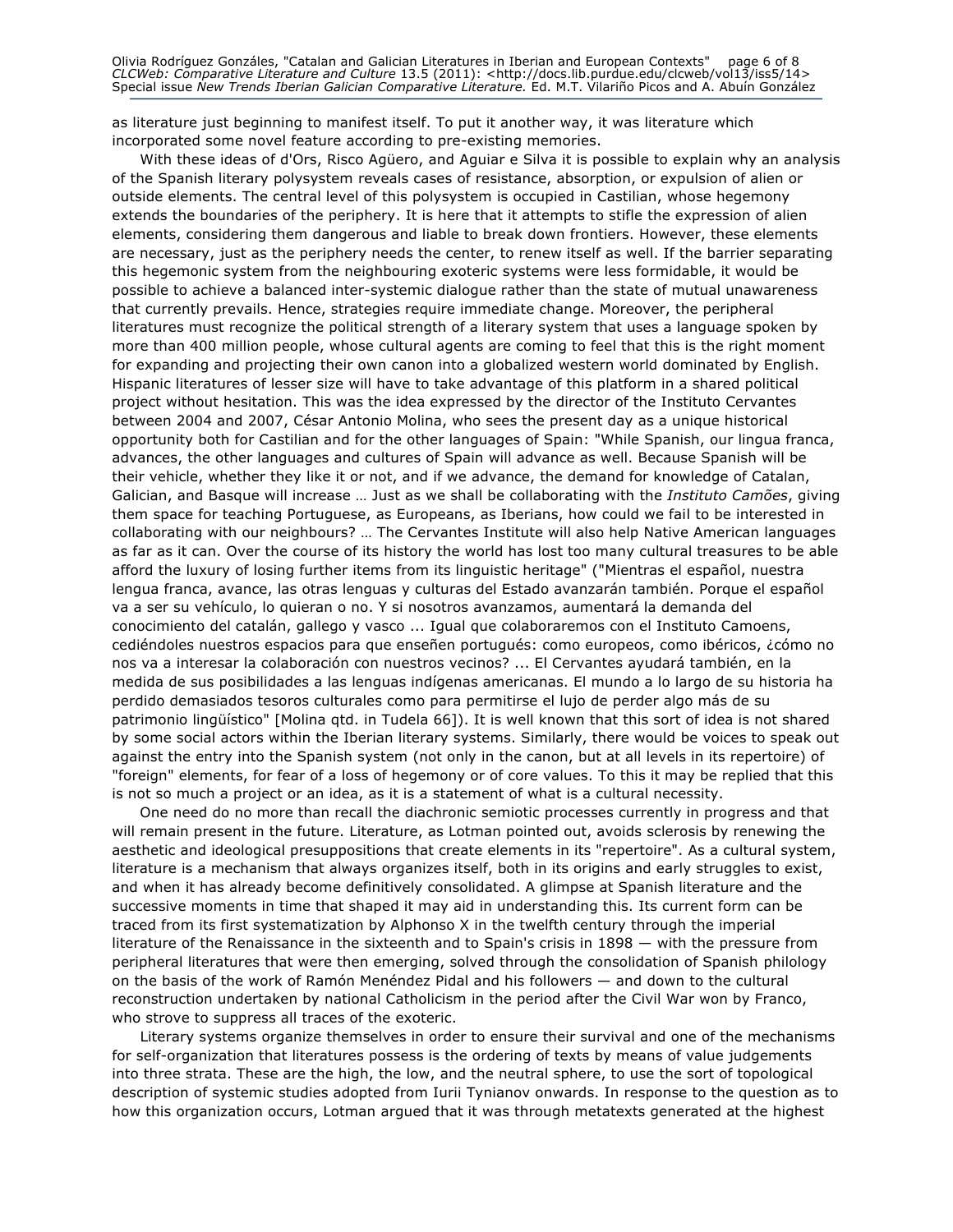Olivia Rodríguez Gonzáles, "Catalan and Galician Literatures in Iberian and European Contexts" page 7 of 8 *CLCWeb: Comparative Literature and Culture* 13.5 (2011): <http://docs.lib.purdue.edu/clcweb/vol13/iss5/14> Special issue *New Trends Iberian Galician Comparative Literature.* Ed. M.T. Vilariño Picos and A. Abuín González

level. For him, these included norms, rules, theoretical treatises, and critical articles that hand literature back to itself, but now in an organized, well constructed, and evaluated fashion (see Lotman). These metatexts may be integrated into creative literature itself. A recent example in Spanish literature would be the group of metatexts especially intended to bring about a review of value judgments on the linguistic and historic-cultural plane, produced by authors like José Manuel de Prada, Andrés Trapiello, and Javier Cercas, among others. These may be seen as following an earlier, indeed a well established, trend, relative to which the names of Francisco Umbral or Fernando Sánchez Dragó might be cited. All of these coincide in championing a revision of Spanish culture, raising some figures and lowering others, in a rereading of the canon from postmodern conservative positions. Their equivalent in linguistic metatexts would be the work of Juan R. Lodares who has the opposite view to that of Molina:

Faced with this process of linguistic internationalization we have been persisting for the last 25 years with a process of the opposite kind: a process of regionalization. This process is inspired, in particular, by ideologists close to nationalism or independence movements, although they have met with a favourable response outside these movements and, what is the most paradoxical thing of all, among a left wing that because of its internationalist tendencies has traditionally been a defender of the "ideology of big languages." My view is very simple: Spain is not a multilingual country, but rather one with a "language community" … and multilingualism cannot progress without undoing the network of human mobility, economic, commercial, communication, and goods transport links that has been built up around what we call Spanish. The word Spanish designates a language, of course, but Spanish is also a material of an economic sort which, thanks to being shared, generates a percentage of our GDP similar to that produced by tourism. (12)

It is more complicated to analyze the factors intervening in the Spanish literary system than, say, the Galician, where the production of metatexts has even led to an interweaving of creation and theory. For instance, the novelist Xosé C. Caneiro both theorizes and practices creative activities against what he calls "Kleenex literature." Within Spanish, something similar occurs by the group mentioned above, led by J. Manuel de Prada. This might also be said of the followers of E. Vila-Matas, who set themselves up as favoring irony as a weapon against popular novels. Nevertheless, it must be reiterated that this is more transparent in a smaller and more cohesive system, such as the Galician, than in the Spanish, where stratification determined by circles of power or media pressure can be observed. These pressures are present in Galicia too, but they are more evident, since the undergrowth is less thick.

What is clear is that there is a proliferation of meta-texts about self-awareness of the system in Galicia and to a lesser degree in Catalonia. The reasons for this are evident, at least in so far as the Galician system is concerned. Until not long ago it was in the phase of institutional consolidation and it has only recently gone from "literary nationalism to national literature" (see González-Millán). On the creative side one can point to authors such as Suso de Toro or Manuel Rivas, whose theoretical pronouncements and stance in defence of Galician literature have not been eroded by the fact that they are now borne along by the whirlwind of inter-systemic fame. Once more, it is from mediation outside their own system that the fact that these authors belong to the Galician literary system tends to be glossed over with a view to absorbing them into the dominant culture. As on so many previous occasions, once again Spanish critics received the most recent novel by Manuel Rivas as if Galician literature did not exist. When in 2006 Jordi Gracia wrote in *El País* a review of *Os libros arden mal* — a work about the Spanish Civil War set in his own native city  $-$  he does not indicate that the novel had been written in Galician half a year earlier and that what he is commenting upon is a translation into Castilian. In Catalonia, the situation is somewhat similar, although roles are perhaps more widely spread (see, e.g., Puntí), even if there are people who wear several hats at the same time. In Basque there is also a considerable level of metatext generation, at the hands of scholars well versed in systems theories, such as Jon Kortázar.

In conclusion, it would seem appropriate that such a ferment of ideas and theoretical and creative work in these literatures deserves to be better known in the whole of Spain. Those who participate in the shared culture from their own culture amount to some forty percent, so that they might now be described clearly as "minoritorized" more than as a minority. It is for this reason that my present study is intended to generate a dialogue of *rapprochement*.